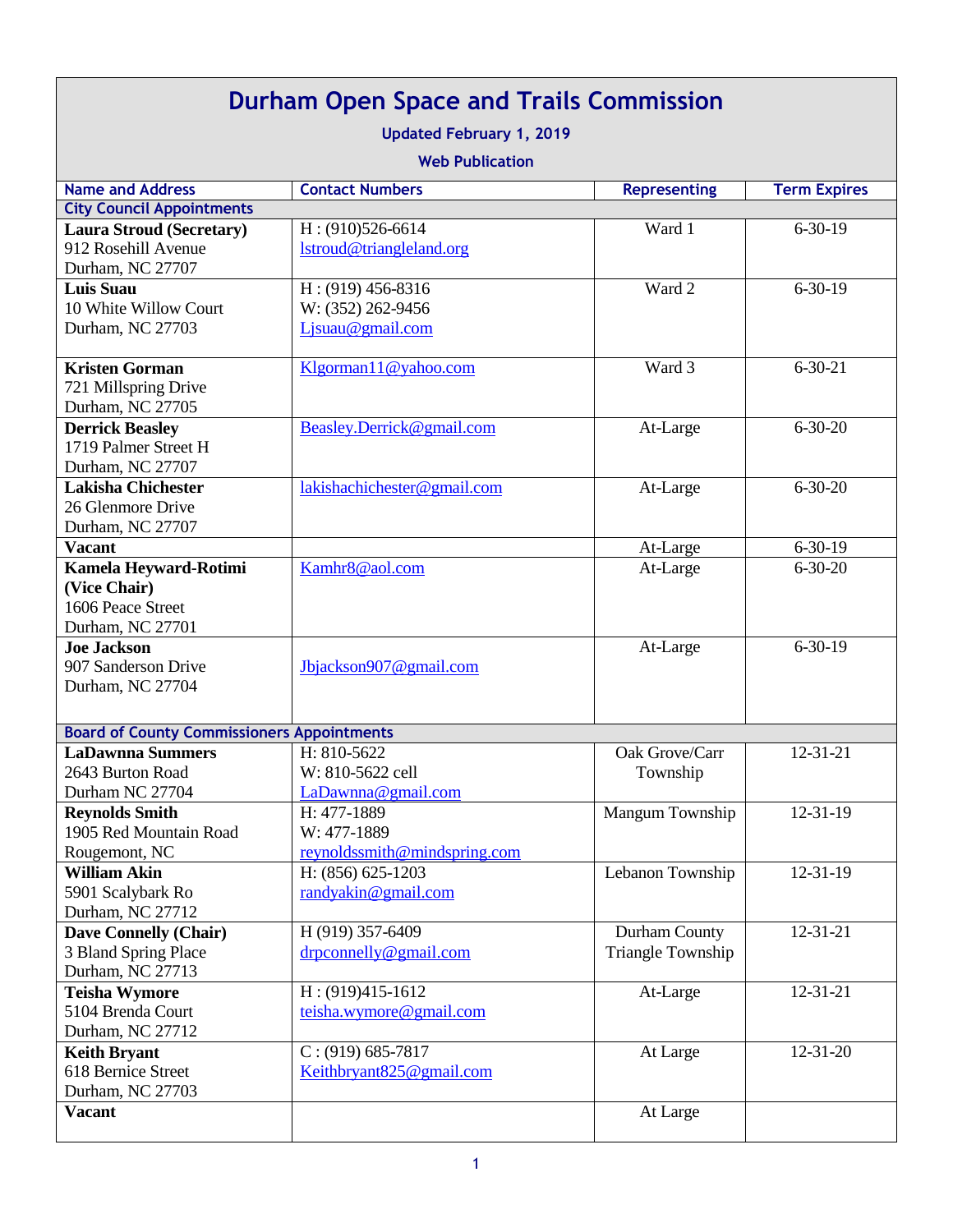| <b>Brian Buzby</b>                                | H: (919) 401-1133                           | At Large/Planning      | $12 - 31 - 19$ |  |
|---------------------------------------------------|---------------------------------------------|------------------------|----------------|--|
| 1601 Cliff Street                                 | Bbuzby72@gmail.com                          | Commission             |                |  |
| Durham, NC 27707                                  |                                             |                        |                |  |
| <b>Justin Johnson</b>                             | Justin.m.johnson@duke.edu                   | At Large               | $12 - 31 - 20$ |  |
| Durham, NC 27701                                  |                                             |                        |                |  |
| <b>Elected or Appointed Board Representatives</b> |                                             |                        |                |  |
| James Hill, Jr.                                   | H: (919) 536-8820                           | <b>Board of County</b> | N/A            |  |
| 5505 Lake Elton Road                              | jahill@dconc.gov                            | Commissioners          |                |  |
| Durham, NC 27713                                  |                                             |                        |                |  |
| Alejandra Javiera Caballero                       |                                             | <b>City Council</b>    | N/A            |  |
| 101 City Hall Plaza                               |                                             |                        |                |  |
| Durham, NC 27705                                  |                                             |                        |                |  |
|                                                   |                                             |                        |                |  |
| Alternates:                                       |                                             |                        |                |  |
| <b>DeDreanna Freeman</b>                          |                                             |                        |                |  |
| 101 City Hall Plaza                               |                                             |                        |                |  |
| Durham, NC 27705                                  |                                             |                        |                |  |
| <b>Frank White</b>                                |                                             | Recreation             | N/A            |  |
|                                                   |                                             | Advisory               |                |  |
|                                                   |                                             | Committee              |                |  |
| <b>DOST Appointments</b>                          |                                             |                        |                |  |
| <b>Annette G. Montgomery</b>                      | H: 919 418-5555                             | Appointed by           | $12 - 31 - 21$ |  |
| 1 Citation Dr.                                    | W: 919 490-4400                             | <b>DOST Commission</b> |                |  |
| Durham, NC 27713                                  | $H: \frac{1}{2}$ amontgomery 83 @ gmail.com |                        |                |  |
|                                                   | W: amontgomery@Colliers.com                 |                        |                |  |